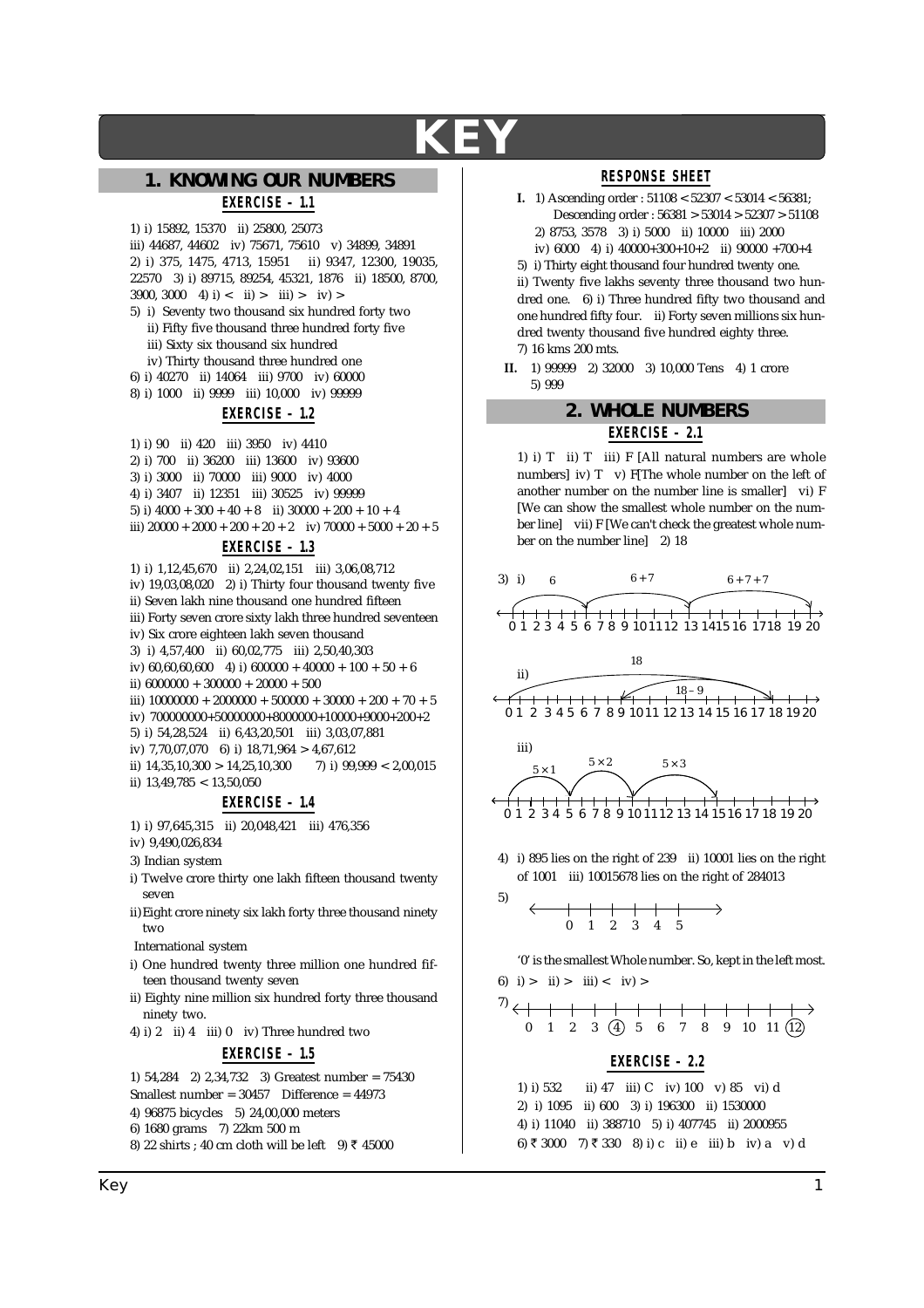6<sup>th</sup> Mathematics

 $HCF = 12$ 



II.  $1) 6 21 31 4$  finite 5) polyndrome number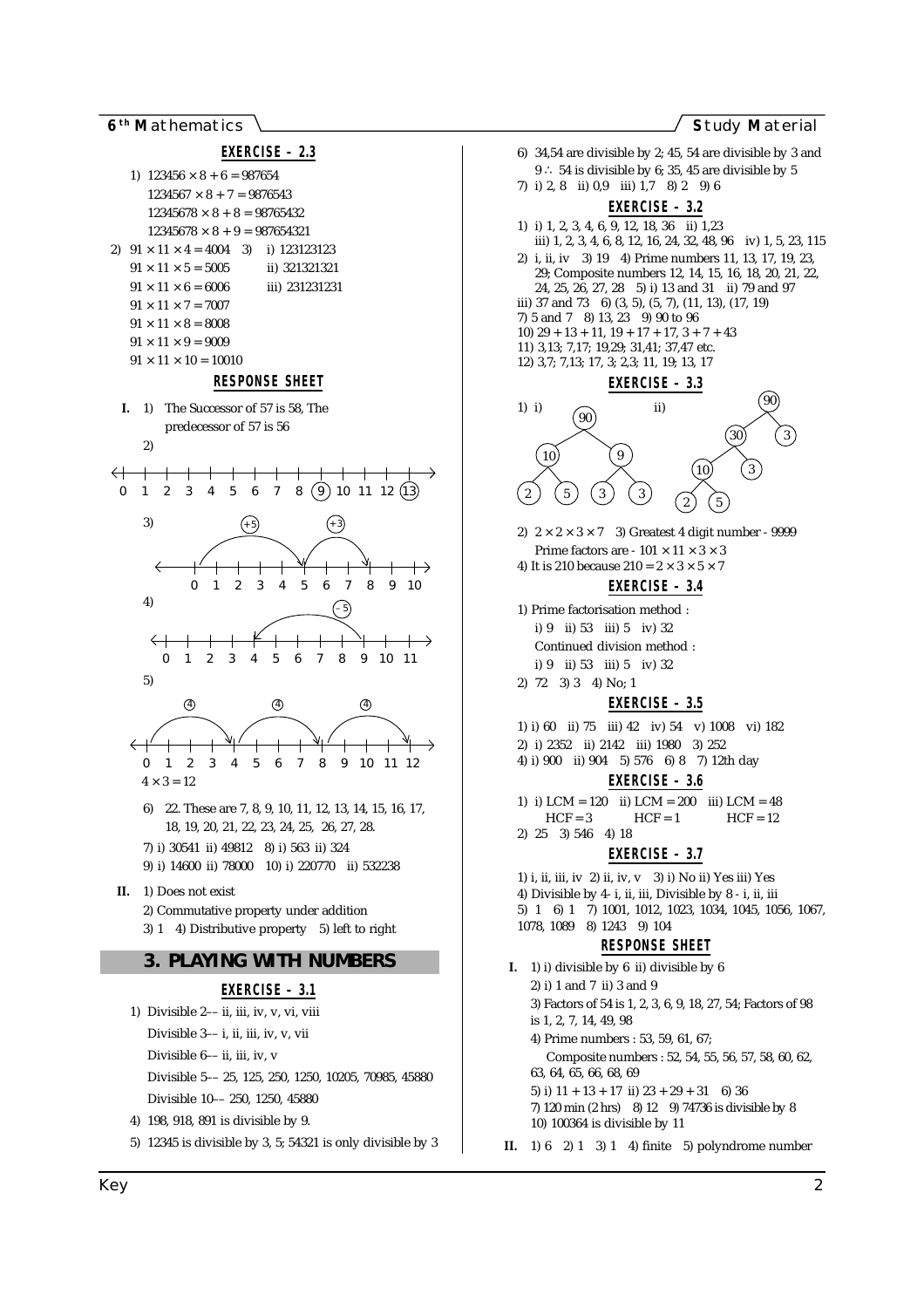**6<sup>th</sup>** Mathematics **S**tudy **Material Study Material Study Material** 



 $0 \longrightarrow A$ 

### **5. MEASURES OF LINES AND ANGLES**

#### **EXERCISE – 5.1**

- 1) Edge of the table, the length, breadth and height of the room, the iron rods of the window.
- 2) While comparing two line segments, a divider is better than a ruler because the error may occur due to angular viewing when a ruler is used. We can get good result if the divider is carefully used with out distributing the opening of the divider.
- 3)  $AB < AC < AD < AE$  4) Reshma located correctly. **EXERCISE – 5.2**

#### 1) i) True ii) False (A right angle measures 90°) iii) False (A straight angle measures 180°) iv) True v) True 2) Acute angles ∠1, ∠3; Obtuse angles ∠2, ∠4 3) ∠ABC =  $60^\circ$ , ∠DEF =  $120^\circ$ , ∠PQR =  $90^\circ$ , ∠DEF is the largest angle 4) i) right angle ii) straight angle iii) complete angle iv) reflex angle v) obtuse angle 5) Acute angle, 45°, Right angle, 90°, Obtuse angle, 150°, Reflex angle, 270°, Straight angle, 180°

#### **EXERCISE – 5.3**

1) i) Parallel lines ii) Parallel lines iii) Perpendicular iv) Neither Parallel nor perpendicular v) Parallel 2) AB ⊥BC, DE ⊥ EF

3) a) parallel lines  $AB \parallel CD$ ,  $AD \parallel BC$ 

b) perpendicular lines  $AB \perp AD$  and  $AB \perp BC$  $DC \perp AD$  and  $DC \perp BC$ 

c) pair of intersecting lines  $\overline{AC}$  ,  $\overline{BD}$ 

**RESPONSE SHEET – I**

**I.** 1) AB  $||CD \t2$   $\overline{AB} || \overline{EF}$  3) AB  $\perp BC$ ; AB  $\perp AD$ ;  $BH \perp BC$ ;  $BH \perp HF$ ;  $AG \perp AD$ ;  $AG \perp GE$  etc.



 $\overline{I}$  6.1 cm

m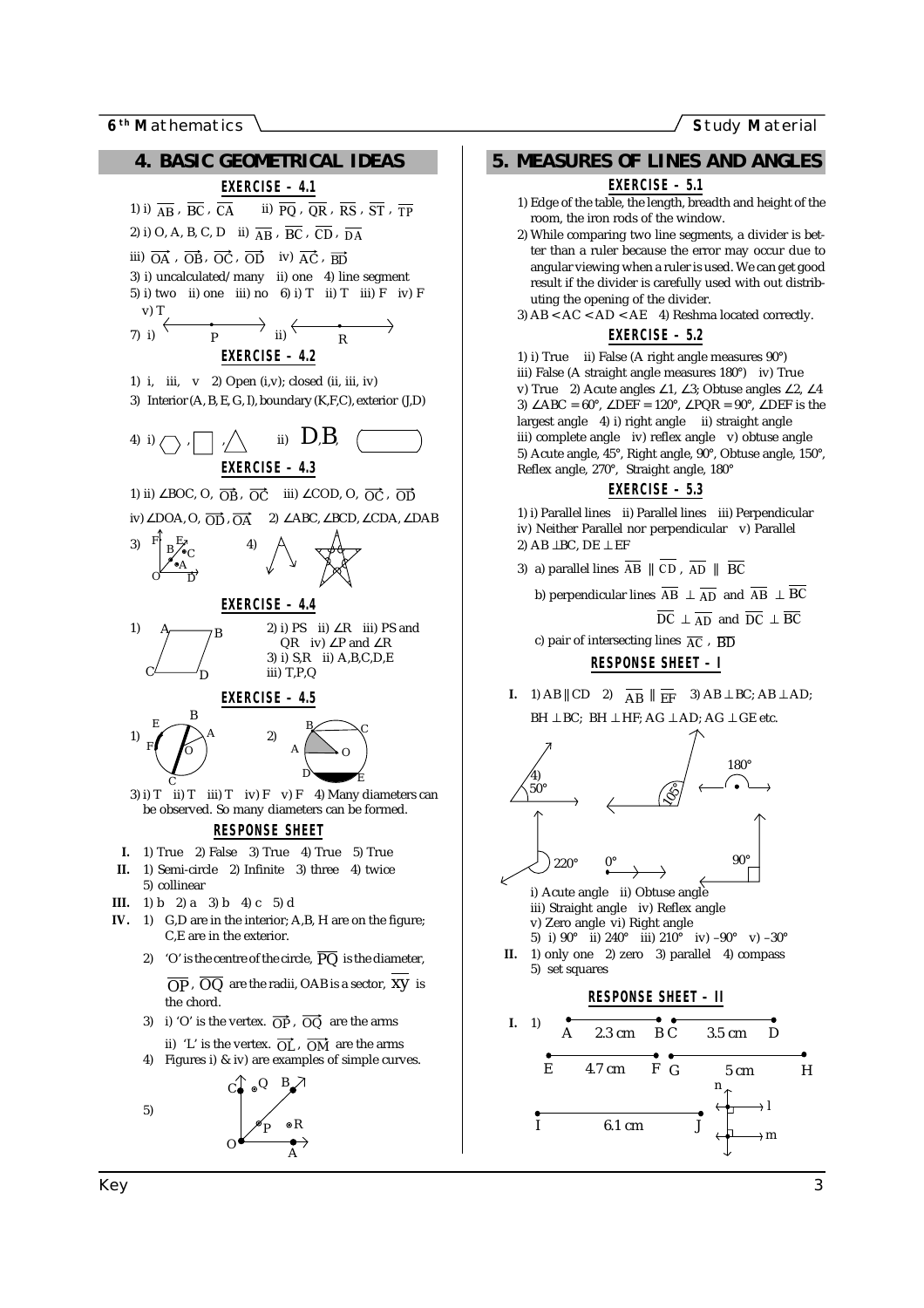

and fix the straws according the required angles with the help of cellotape. n



# 9) A,K, M, N, R, V, W, X, Y, Z 10) H, M, N, U, E, F, W, Z

**II.** 1. Acute angle 2. parallel 3. Parallel 4. Intersecting lines 5. 150°

#### **6. INTEGERS**

#### **EXERCISE – 6.1**

1) i) + 3000 meters ii) -10 meters iii) +  $35^{\circ}$ C iv) 0<sup>°</sup>C v) -36°C vi) -500 meters vii) -19°C viii) + 18°C 2)  $-21, -15, -9, -4, -2$  3)  $+7, +13, +19, +23, +35$ 4) 5) i) [False, left side] ii) [False] iii) [True] iv) [True] **EXERCISE – 6.2** 1) i) < ii) > iii) < iv) > v) < vi) < 2) i)  $(-7, -3, 5)$  ii)  $(-1, 0, 3)$  iii)  $(-6, 1, 3)$  iv)  $(-5, -3, -1)$ <br> $(5, -3, -7)$   $(3, 0, -1)$   $(3, 1, -6)$   $(-1, -3, -5)$  $(5, -3, -7)$   $(3, 0, -1)$ 3) i) (True) ii) (False,  $-12$  is negative integer and  $+12$  is positive integer) iii) (True) iv) (True) v) (False,  $(-100) < (+100)$  vi) (False,  $-8 < -1$ ) 4) i) 0;  $\begin{array}{|c|c|c|c|c|c|c|c|} \hline -1 & 0 & +1 \ \hline \end{array}$ ii)  $-4, -3, -2, -1;$  $\leftarrow$   $-4$   $-1$  0 2 3 5

iii) –7; iv)  $-2, -1; \leq$ 5) Kufri **EXERCISE – 6.3** 1) i) 1 ii) –10 iii) –9 iv) 0 v) –16 vi) 3 2) i) 7 ii) 6 iii) 0 iv) –115 v) –132 vi) 6 3) i) –154 ii) –40 iii) 199 iv) 140 4) i) 6 ii)  $-78$  iii)  $-64$  iv)  $25$ **EXERCISE – 6.4** 1) i) 18 ii) –14 iii) – 33 iv) –33 v) 44 vi) 19 2) i) < ii) > iii) > iv) = 3) i) 13 ii)  $0$  iii)  $-9$  iv)  $-6$ 4) i) –13 ii) 21 iii) – 33 iv) 88 **RESPONSE SHEET I.** 1) a)  $+42^{\circ}$  b)  $+2500$  c)  $-1200$  d)  $+5$ 2)  $-9, -8, -7, -6, -5, -4, -3$  are the integers between –10 and –2 3) a)  $\langle$  b)  $> c$   $\rangle$   $> d$   $\langle$  4) Ooty is colder 5) a) 2 b)  $-8$  c) 5 d) 1 6) a) –19 b) 22 c) –25 d) 22 7) a)  $\langle$  b)  $\langle$  c)  $\rangle$  d) = **II.** 1) Negative Integer 2) zero  $3$  –13 4) –7 5) 0 **7. FRACTIONS AND DECIMALS EXERCISE – 7.1** 1) ii, iii 2) iv, v  $\left|\frac{13}{2}\right|$  between 6 and 7  $\begin{bmatrix} 3 & & & \end{bmatrix}$  $\frac{13}{2}$  between 6 and 7  $\frac{7}{3}$  between 2 and 3 3) ii, iv 4) i)  $2\frac{1}{3}$  ii)  $5\frac{1}{2}$  iii)  $2\frac{1}{4}$  iv)  $6\frac{3}{4}$  $\overline{\mathcal{L}}$ 5) i)  $\frac{9}{7}$  ii)  $\frac{26}{8}$  iii)  $\frac{92}{9}$  iv)  $\frac{79}{9}$ 9 **EXERCISE – 7.2** 1) i, ii 2) i)  $\frac{1}{5}$ ,  $\frac{2}{5}$ ,  $\frac{3}{5}$ ,  $\frac{4}{5}$ ,  $\frac{6}{5}$  ii)  $\frac{1}{3}$ ,  $\frac{2}{3}$ ,  $\frac{4}{3}$ ,  $\frac{5}{3}$ ,  $\frac{7}{3}$ 3 iii)  $\frac{2}{7}, \frac{3}{7}, \frac{4}{7}, \frac{5}{7}, \frac{6}{7}$  iv)  $\frac{1}{2}, \frac{3}{2}, \frac{5}{2}, \frac{7}{2}, \frac{9}{2}$ v)  $\frac{1}{6}$ ,  $\frac{2}{6}$ ,  $\frac{3}{6}$ ,  $\frac{4}{6}$ ,  $\frac{5}{6}$ 3) i)  $\left(\frac{2}{3}, \frac{5}{3}, \frac{1}{3}, \frac{4}{6}\right)$  ii)  $\left(\frac{3}{5}, \frac{2}{5}\right)$  iii)  $\left(\frac{7}{8}, \frac{2}{8}\right)$ –10 –9 –8 –7 –6 –5 –4 –3 –2 –1 0  $\overbrace{\hspace{2.5cm}}^{2}$  $\begin{array}{c} \hline \end{array}$ –8 –7 –6 0 –3 –2 –1 0

**EXERCISE – 7.3** 1) Ascending Descending i)  $\frac{1}{8} < \frac{3}{8} < \frac{4}{8} < \frac{6}{8}$  or  $\frac{6}{8} > \frac{4}{8} > \frac{3}{8} > \frac{1}{8}$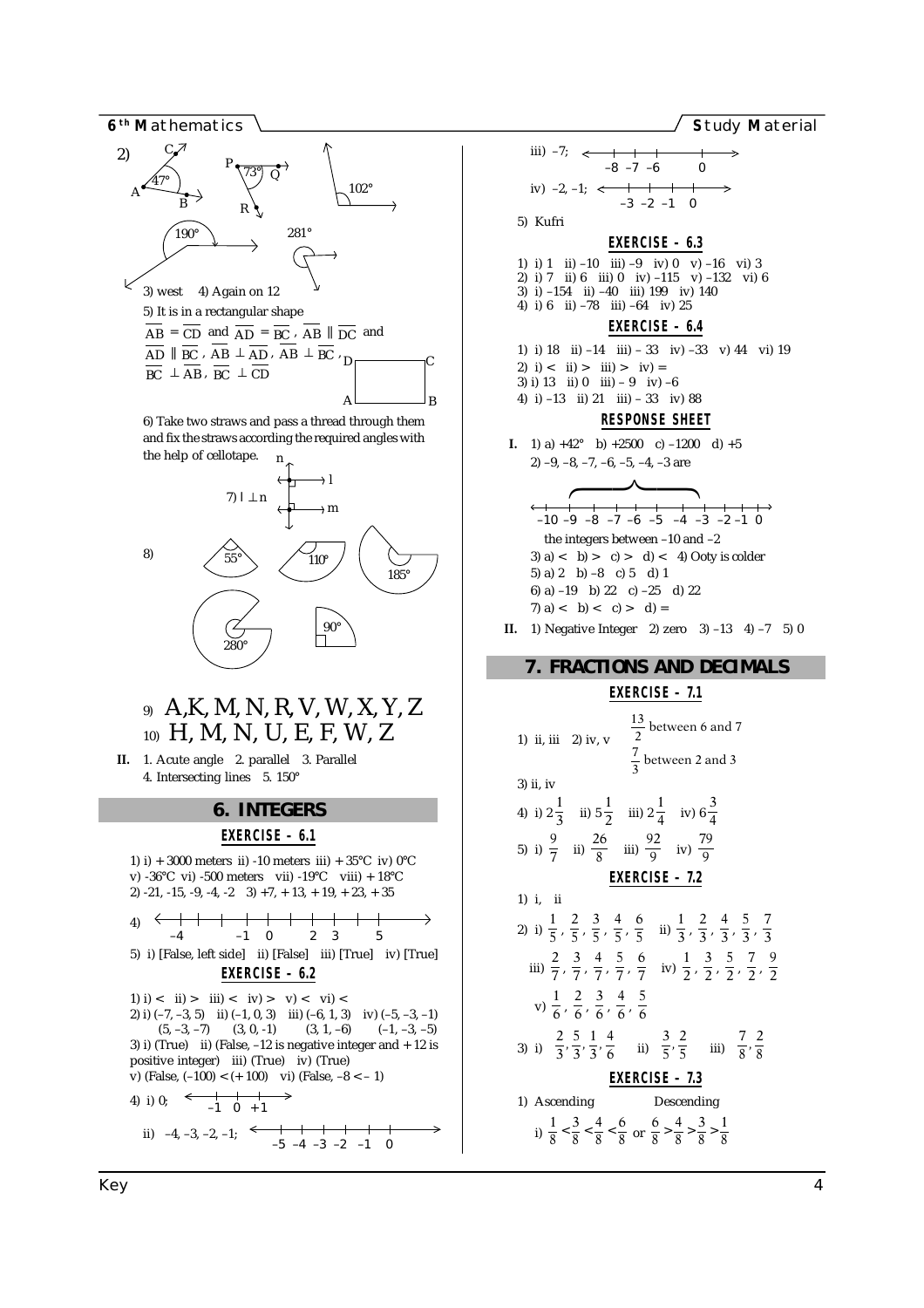Study Material

ii) 
$$
\frac{3}{9} < \frac{4}{9} < \frac{6}{9} < \frac{8}{9}
$$
  $\frac{8}{9} > \frac{6}{9} > \frac{4}{9} > \frac{3}{9}$   
\n2) i)  $\frac{2}{3} \n23.10 - 20 \n24.11 - 0.12 = 1.11$   $\frac{2}{6} \n25.11 - 0.11 = 1.11$   $\times$  1.11 = 1.12 = 1.13 = 1.14 = 1.14 = 1.14 = 1.14 = 1.14 = 1.14 = 1.14 = 1.14 = 1.14 = 1.14 = 1.14 = 1.14 = 1.14 = 1.14 = 1.14 = 1.14 = 1.14 = 1.14 = 1.14 = 1.14 = 1.14 = 1.14 = 1.14 = 1.14 = 1.14 = 1.14 = 1.14 = 1.14 = 1.14 = 1.14 = 1.14 = 1.14 = 1.14 = 1.14 = 1.14 = 1.14 = 1.14 = 1.14 = 1.14 = 1.14 = 1.14 = 1.14 = 1.14 = 1.14 = 1.14 = 1.14 = 1.14 = 1.14 = 1.14 = 1.14 = 1.14 = 1.14 = 1.14 = 1.14 = 1.14 = 1.14 = 1.14 = 1.14 = 1.14 = 1.14 = 1.14 = 1.14 = 1.14 = 1.14 = 1.14 = 1.14 = 1.14 = 1.14 = 1.14 = 1.14 = 1.14 = 1.14 = 1.14 = 1.14 = 1.14 = 1.14 = 1.14 = 1.14 = 1.14 = 1.14 = 1.14 = 1.14 = 1.14 = 1.14 = 1.14 = 1.14 = 1.14 = 1.14 = 1.14 = 1.14 = 1.14 = 1.14 = 1.14 = 1.14 = 1.14 = 1.14 = 1.14

3) Like fractions :  $\frac{2}{7}, \frac{8}{7}, \frac{15}{7}, \frac{1}{7}, \frac{13}{7}$ ; Unlike fractions :  $\frac{3}{4}$ ,  $\frac{6}{7}$ ,  $\frac{10}{3}$ ,  $\frac{8}{5}$ ,  $\frac{11}{9}$ 4)  $\frac{120}{150}, \frac{105}{150}, \frac{225}{150}, \frac{700}{150}, \frac{190}{150}$ 5) Ascending Order :  $\frac{1}{7}, \frac{3}{7}, \frac{4}{7}, \frac{9}{7}, \frac{11}{7}$ Descending Order :  $\frac{11}{7}, \frac{9}{7}, \frac{4}{7}, \frac{3}{7}, \frac{1}{7}$ 6) a)  $\frac{70}{24}$  b)  $\frac{41}{30}$  7) a) 11 b) 14  $\frac{1}{5}$ 8) a)  $\frac{61}{35}$  b)  $\frac{21}{60}$  9)  $\frac{2}{5}$ 10) a)  $0.07$  b) 1.3 c)  $0.023$  d)  $0.0033$ II. 1) A fraction 2) standard form



# 8. DATA HANDLING

### **RESPONSE SHEET**

- I. 1) 10 3) i) Srikakulam ii) East Godavari iii) Vijayanagaram, Nellore iv) 8 v) West Godavari
- II.  $1)$  data 2) range 3)  $9.5$  cms 4) breadth 5) size

```
9. INTRODUCTION TO ALGEBRA
                  EXERCISE - 9.1
1) i) 2 ii) 4 iii) 3 2) 3n 3) i) 2m ii) 3m
4) 7n 5) 90m 6) \frac{123}{9} 7) (x - 2) 8) 2y + 3
9) 6z 10) i) 8, 11, 14, 17, 29, 12 ii) 14, 29, 34, 44, 39, 10
11) i) 19 ii) 2n + 1EXERCISE - 9.21) i) 5q ii) \frac{4}{y} iii) \frac{pq}{4} iv) 3z + 5 v) 9n + 10
vi) 2y - 16 vii) 10y + x<br>2) i) a) 11 is subtracted from y.
     b) From y, 11 is subtracted.
  ii) a) The product of 10 and a.<br>b) The number which is 10 times of a.
 iii) a) x is divided by 5.
    b) The number which is \frac{1}{5} th of x.
 iv) a) 11 is added to 3 times of m.
    b) To the product of 3 and m, 11 is added.
  v) a) 5 is subtracted from 2 times of y.
     b) 5 is subtracted from the product of 2 and y.
3) 3P 4) 3n 5) 5n
```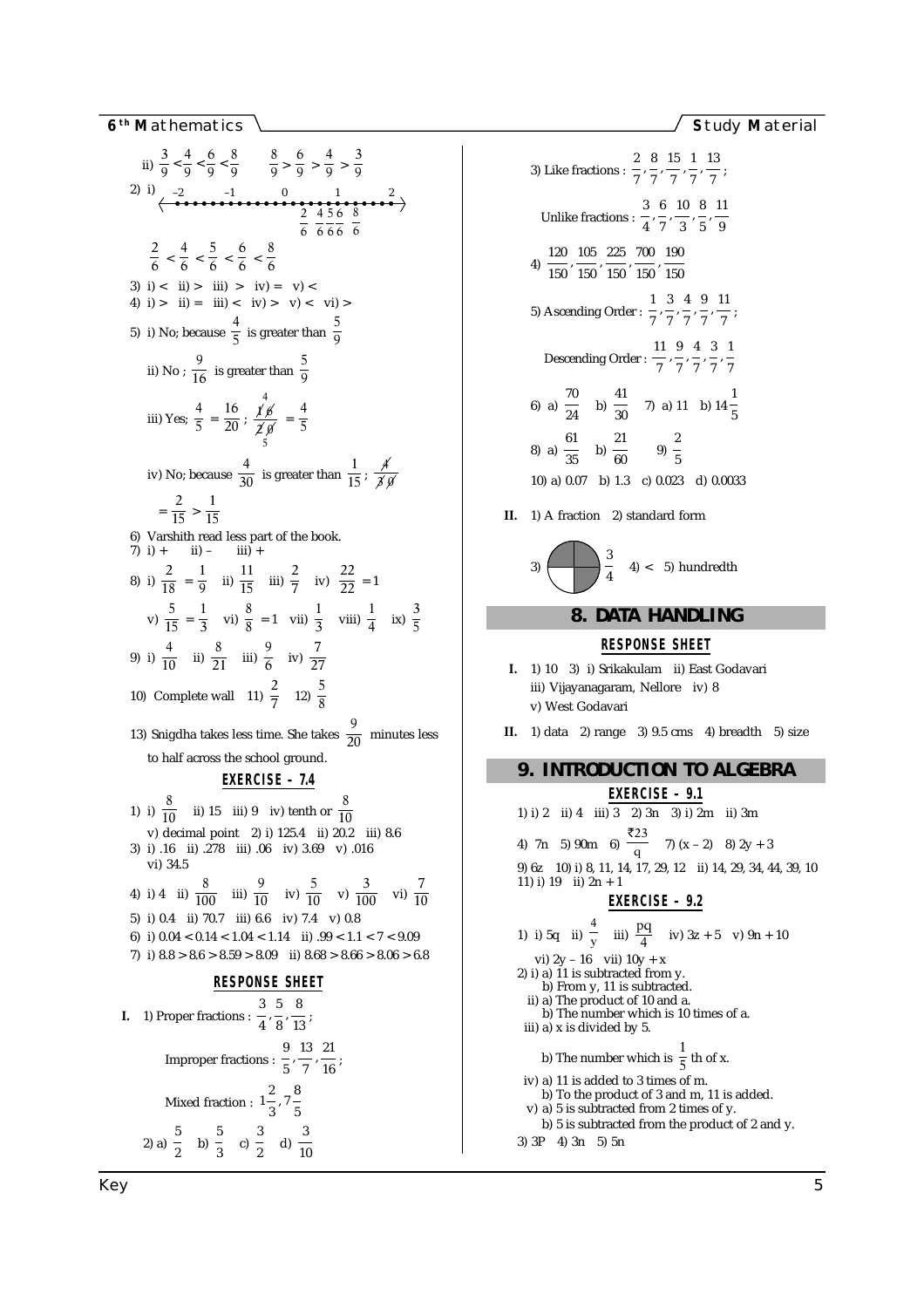6<sup>th</sup> Mathematics

Study Material



| <b>LALIVIUL</b> 1.0                                              |
|------------------------------------------------------------------|
| 1) $i$ , iv, v, viii, x, xi, xii                                 |
| 2) i) LHS = $x - 5$ RHS = 6                                      |
| ii) $LHS = 4y$ $RHS = 12$                                        |
| iii) LHS = $2z + 3$ RHS = 7                                      |
| iv) $LHS = 3p$<br>$RHS = 24$                                     |
| v) LHS = $4$<br>$RHS = x - 2$                                    |
| vi) LHS = $2a - 3$ RHS = $-5$                                    |
| 3) i) $x = 2$ ii) $y = 9$ iii) $a = 8$ iv) $y = 3$ v) $n = 5$    |
| $vi) z = 9$                                                      |
| RESPONSE SHEET                                                   |
| <b>I.</b> 1) $x + 5$ 2) 11 - y 3) 2 <i>k</i> m 4) m/6 5) 3x - 10 |
| 6) 6t + 7 7) 2b $\times$ 17 8) A/9 9) 3m + 11 10) 3k             |
| <b>II.</b> 1) $p = 4s$ 2) $c = 2\pi r$ 3) $A = S^2$              |
| 4) $p = a + b + c$ 5) $g = S.P - C.P$                            |
|                                                                  |
| <b>III.</b> 1) ₹ 13n 2) ₹ $\frac{p}{10}$ 3) 2y + 5               |

 $+2$ 

4) Raju's age = 3b - 5 5) Sachin score =  $\frac{2}{3}$  p

- IV. 1; 7; -2; -5; -8; 5; 2; 4; -3; 6
- V. 1)  $x = 3$  is the solution of the equation. 2)  $y = 7$  is the solution of the equation. 3)  $t = 4$  is the solution of the equation. 4)  $p = 6$  is the solution of the equation.

#### **10. PERIMETER AND AREA**

#### EXERCISE - 10.1

- 1) i)  $230cm$  ii)  $48cm$  iii)  $24cm$  iv)  $40cm$
- 2) Perimeters are 120cm, 120 cm, 120 cm, 144 cm, and cost of wire are ₹ 1800, ₹1800, ₹1800, ₹ 2160 respectively.
- 3) So many like (1, 11), (4, 8), (5, 7), (2, 10), (3, 9) ..... etc.
- 4) ₹840 5) i) 20 cm ii) 15 cm iii) 10 cm
- iv) 12cm 6) Bunty; 960m
- 7) length 16cm, Breadth 8cm 8) 10cm
- 9) i) 12cm ii) 27cm iii) 22cm

#### EXERCISE - 10.2

- 1) i)  $1000 \text{cm}^2$  ii)  $2925 \text{m}^2$  iii)  $400 \text{cm}^2$  iv)  $133 \text{ km}^2$ 2) i) 676 m<sup>2</sup> ii) 289 km<sup>2</sup> iii) 2704 cm<sup>2</sup> iv) 64 cm<sup>2</sup> 3) 45 cm 4) 1800m<sup>2</sup> 5) length of side =  $10 \text{ cm}$ ; Area =  $100 \text{ cm}^2$ 6) 60m, 40m perimeter = 200m 7) 24 m<sup>2</sup>; ₹5760
- 8) square plot ;  $384 \text{ m}^2$  9) 4.7cm, square
- 10) Ramu can plant more trees ; 1000 trees more
- 11) 80m 12) ₹ 26,400 13) ₹ 5,04,000
- 14) i) Area increases by 4 times
- ii) Area increases by 6 times
- 15) i) Area increases by 4 times
- ii) Area becomes  $\frac{1}{4}$  of the original area.

**RESPONSE SHEET** I. 1) i) 22 cm ii) 20 cm iii) 17 cm iv) 12 cm v) 15 cm 2) Perimeter =  $60cm$ . Area = 225 sq.cm 3) Perimeter =  $210$  m, Area =  $2700$  sq.m 4) 10 cm  $=$  5) Rs. 7000  $=$  6) i) 24 sq.cms ii) 23 sq.cms iii) 13 sq.cms iv) 22 sq.cms v) 14 sq.cms II. 1) 10,000 2) 40 m 3) 12 cm 4) 16 sq.units  $5)$  6 times **11. RATIO AND PROPORTION EXERCISE - 11.1** 

1) ii) 7:11 iii) 2:3 iv) 5:8 v) 3:5 2) i)  $\frac{3}{2}$  ii)  $\frac{2}{3}$  iii) 6:4 (or) 3:2 3) i) 1:4 ii) chilli : pulses, pulses: chilli iii) 1:1  $80:1$  $1.80$ EXERCISE - 11.2 1) Simplest form-i, iii, v, vi ii.  $16:20 \rightarrow 4:5$ iv. 20 : 60  $\rightarrow$  1 : 3 2) Rice: wheat rice: total  $1:3$  $1 \cdot 4$ 3) i)  $5:3$  ii)  $5:8$  iii)  $3:8$  4)  $5) 4:1$  $\overline{\text{Ratio}} = 1:3$ 6) 20:60, simplest form is 1:3 7) 2:5 EXERCISE - 11.3 1) i) 15 ii) 10 2) A  $X = 6$ cm,  $XB = 8$  cm 3) Geetha = ₹ 450, Lakshmi = ₹ 600 4) Satva = ₹ 1350. Vishnu = ₹ 2250 5) one number =  $60$ , second number =  $72$ 6)  $AX = 3.5cm$  and  $XB = 3.5cm$ 7) income = ₹ 6534, savings = ₹ 1188 **EXERCISE - 11.4** 1) ₹ 75 2) ₹ 24 3) 525 grams 4) 20 chairs 5) 12hrs 6) i) ₹ 25000 ii) 1 year 7 months 7) ₹ 210 8) i) 480 sheeps ii) 8 : 11 iii) 11:3 9) No, By arranging the numbers in order they can be in proportion i) 3, 9, 5, 15 ii) 3, 5, 9, 15 iii) 5, 3, 15, 9 iv) 5, 15, 3, 9 v) 9, 3, 15, 5 vi) 15, 5, 9, 3 10) 5° celsius 11) 5, 12, 25 12) i) 20, 100,  $\frac{50}{125}$ ,  $\frac{80}{200}$ ,  $\frac{60}{150}$ ii) Do yourself 13) i)  $3:1$  ii)  $1:4$  iii)  $3:4$  14) i)  $5:4$  ii)  $4:5$ 15) i)  $3:1$  ii)  $24$  iii)  $8$  iv)  $24$ v) 64 16) i) 4 : 5 ii) 12 iii) 15 iv) 25

#### **RESPONSE SHEET**

I. 1) like quantities  $2)8$  $3) 5 \cdot 3$ 4)  $1:4$  (1 month = 4 weeks) 5)  $13:40$ **II.** 1) a)  $11:15$  b)  $11:26$ 2) 4 parts = 16 cm; 3 parts = 12 cm 3) 44 years 4) 14:18, 35:45, 63:81, 70:90 5) Naveen =  $20$  days, Praveen =  $30$  days